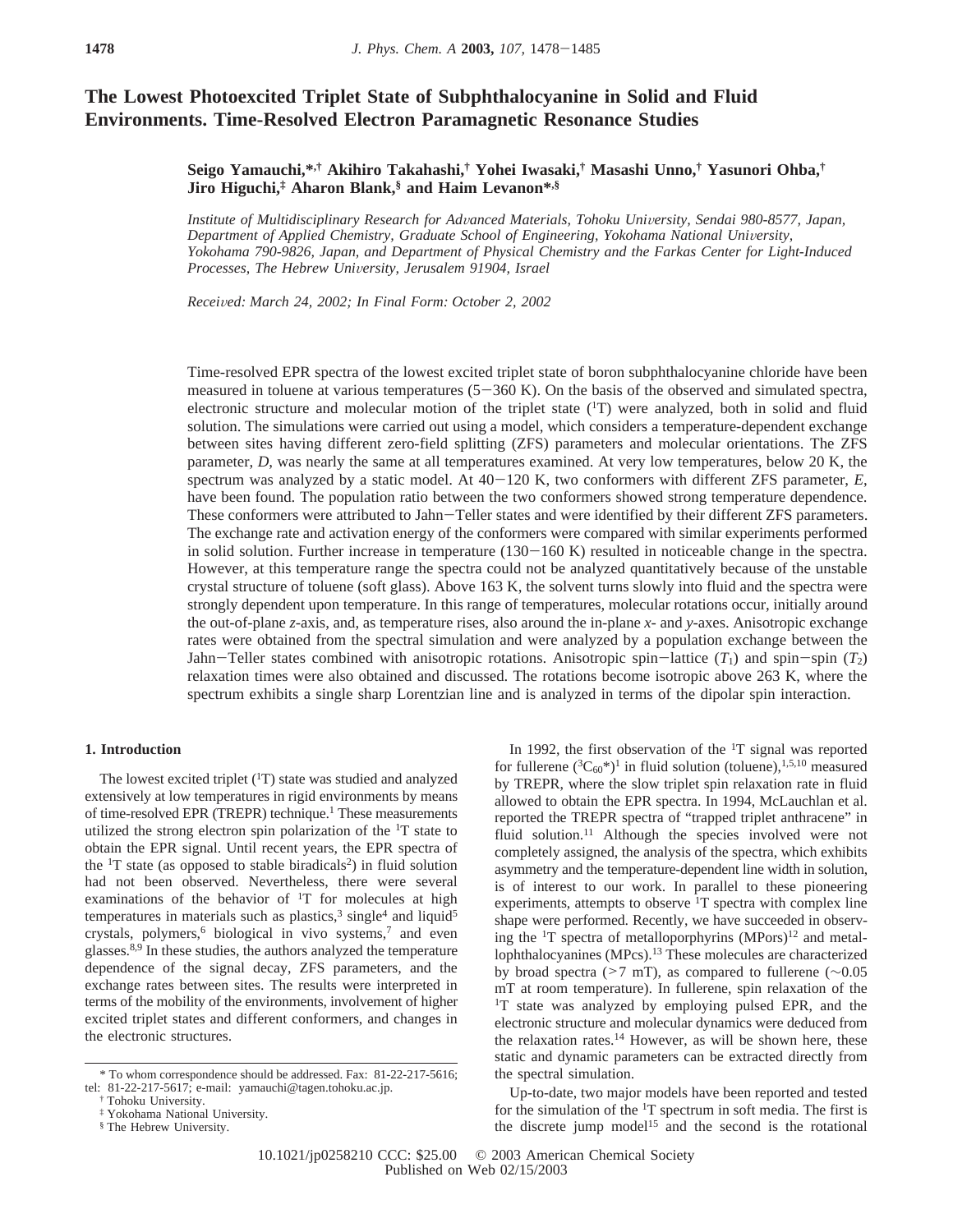

**Figure 1.** (a) Molecular structure and (b) calculated optimum geometry of boron subpthalocyanine chloride. Refer to the text for a dotted circle and numbering of the atoms.

diffusion model.<sup>16</sup> The former usually provides better fit of the observed line shape at low temperatures, while the latter usually provides better fit at high temperatures in liquid environments.17

In this study, boron (III) subphthalocyanine chloride (SubPc; Figure 1) was chosen, since this molecule is smaller than the porphyrins and phthalocyanines studied previously and also since it has a unique structure of  $C_{3v}$  symmetry. In addition, SubPc derivatives have been utilized as intermediates in synthesizing unique phthalocyanines, $18,19$  materials of nonlinear (second and third harmonics) optical properties, $2<sup>0</sup>$  and optical recording media.21

TREPR spectra of the 1T state of SubPc were observed in toluene at various temperatures  $(5-360 \text{ K})$  and simulated in terms of the excited states dynamics and molecular motions both in solid and fluid solution. The spectral simulation was carried out with a model that considers two sites or more, having different magnetic parameters and intersystem crossing rates. These sites are exchangeable and can rotate with temperaturedependent rates. Such a behavior is typically realized in the molecules having high symmetry, for example, SubPc and metalloporphyrins.

### **2. Experimental Section**

SubPc was purchased from Aldrich Co. and purified by column chromatography. The purity of the sample was checked by UV/vis absorption (Shimadzu UV-240 spectrometer), elementary analysis, and 1H NMR (Bruker MSL300). Spectralgrade toluene was purchased from Nakarai Tasque Co. and was used as solvent without further purification. The concentration of the sample was 0.3 mM. In the EPR experiment, the sample was deaerated by Ar gas bubbling and flowed through a microwave cavity.

EPR signals were recorded using a modified X-band JEOL JES-FE2XG spectrometer, where the bandwidth of the amplifier is ca. 20 MHz. Decay curves of transient EPR signals were accumulated at every magnetic field on an Iwatsu DM-7200 digital memory using a sample rate of 10 ns and stored in the computer. The analysis resulted in two-dimensional EPR spectra with respect to the magnetic field and time after the laser pulse. A boxcar integrator (NF-BX-531) was also utilized in the observations of time-resolved EPR spectra with an appropriate time gate width  $(100-200 \text{ ns})$ . The time resolution of our EPR system is ca. 80 ns.

Temperature was controlled using a JEOL ES-DVT3 nitrogen gas flow system or an Oxford ESR 900 helium gas flow system. The molecule was excited at 550 nm with a Spectra Physics  $GCR -170$  OPO laser, pumped by a  $GCR-170$  Nd:YAG laser. The output power and the repetition rate of the laser were 10 mJ/pulse and 10 Hz, respectively.

MO calculations were made using the semiempirical AM-1 and ab initio methods in the Gaussian 98 program with the B3LYP functional using 3-21G and 6-31G\* basis sets.<sup>22</sup> The geometry of the X-ray structural analysis<sup>23</sup> was used as starting geometry and was further optimized by the calculation.

#### **3. Simulation of Triplet EPR Spectra**

To model accurately the EPR line shape of the triplet over a wide temperature range, we employed an advanced line shape simulation, which is an improvement of our previous approach.<sup>15</sup> The new simulation can treat the case of *N* different molecular conformers, which can exchange energy between them. Thus, for example, for  $N = 4$ , the calculation time of the spectra is  $\sim$ 30 min (for Pentium III computer). Larger *N* values would require longer calculation times or better computer resources. Each species may have its own ZFS parameters (*D* and *E*), anisotropic spin relaxation times  $(T_{1x}, T_{1y}, T_{1z}, T_{2x}, T_{2y}, T_{2z})$ , and anisotropic selective levels population  $(A_x, A_y, A_z)$ . In addition, each species may have its own orientation in the magnetic field relative to a specified orientation of the first treated species, which enables the consideration of "discrete jumps" between different possible orientations.15 A general matrix, which describes the coupling between the various species, can also be accounted for. The simulation is performed numerically with a Matlab routine, which provides convenient graphical interface and also enables efficient multiparameter optimization to provide the set of parameters, which best describes the experimental spectra.

The algorithm uses the early basic ideas for the exchange mechanism between the species.24 In addition, it employs the general form of the discrete jumps model<sup>14</sup> and the selective triplet levels population.25

The relevant triplet spin Hamiltonian is given by

$$
\mathcal{H} = g\beta S \cdot B_0 + S \cdot D \cdot S \tag{1}
$$

which can be written also as

$$
\mathcal{K} = g\beta S \cdot B_0 + \mathbf{D} \Big\{ S_z^2 - \frac{1}{3} S(S+1) \Big\} + E(S_x^2 - S_y^2) \tag{2}
$$

where

$$
\mathbf{D} = \mathbf{D}_{zz} - \frac{1}{2} (\mathbf{D}_{xx} + \mathbf{D}_{yy})
$$
 (3)

$$
E = \frac{1}{2}(\mathbf{D}_{xx} - \mathbf{D}_{yy})
$$
 (4)

and  $\mathbf{D}_{ii}$  are the components of the  $\mathbf{D}$  tensor as presented in eq 1, and the hyperfine term is neglected.

The high-field wave functions  $|+1>$ ,  $|0>$ ,  $|-1>$  diagonalize the Zeeman part of the Hamiltonian. To diagonalize the full Hamiltonian, we use a standard procedure in which we first neglect *D* and *E* (which are ∼10 times smaller than the Zeeman interaction) to obtain the eigenvectors:26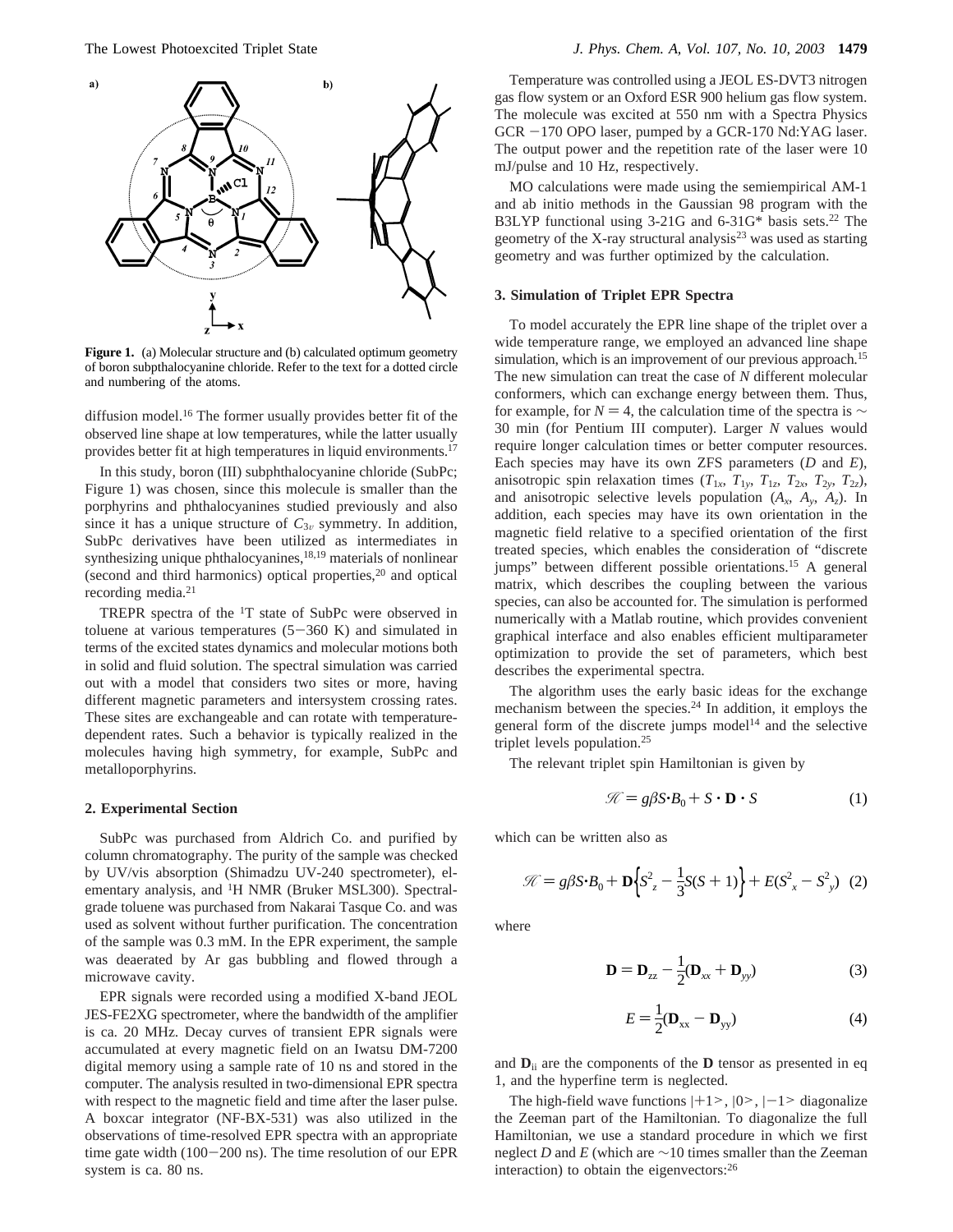$$
\begin{aligned}\n\left(\sum_{\substack{2\\2\\3}}^{2}\right) &= \\
\left(\frac{1}{2}(l-im)\left[\frac{1+n}{1-n}\right]^{1/2} \sqrt{2}(1-n^2)^{1/2} \quad \frac{1}{2}(l+im)\left[\frac{1-n}{1+n}\right]^{1/2} \right) \\
-\sqrt{2}(l-im) \\
\left(\frac{1-n}{1+n}\right)^{1/2} -\sqrt{2}(1-n^2)^{1/2} \quad \frac{1}{2}(l+im)\left[\frac{1+n}{1-n}\right]^{1/2} \\
\left(\frac{1}{2}(l-im)\left[\frac{1-n}{1+n}\right]^{1/2} -\sqrt{2}(1-n^2)^{1/2} \quad \frac{1}{2}(l+im)\left[\frac{1+n}{1-n}\right]^{1/2} \right)\n\end{aligned}
$$

After that we insert *D* and *E* as a first-order perturbation to obtain the diagonal Hamiltonian matrix:26

$$
H = \n\begin{bmatrix}\n-\frac{D}{6}(1 - 3n^{2}) + & 0 & 0 \\
\frac{E}{2}(l^{2} - m^{2}) + \omega_{0} & & \\
0 & \frac{D}{3}(1 - 3n^{2}) - & 0 \\
& \frac{E(l^{2} - m^{2})}{0} & -\frac{D}{6}(1 - 3n^{2}) + \\
& \frac{E}{2}(l^{2} - m^{2}) - \omega_{0}\n\end{bmatrix}
$$
\n(6)

where  $l = \sin \theta \cos \phi$ ;  $m = \sin \theta \sin \phi$ ;  $n = \cos \theta$ , for the spatial angle,  $\theta$ ,  $\phi$ , which describe the direction of  $B_0$  with respect to the molecular *z*-axis. Thus, the energy levels depend on the molecular orientation in the external magnetic field, resulting in a broad inhomogeneous spectrum for isotropically distributed molecular orientations.

Let us consider the case of *N* different triplet species (with different Hamiltonian) in the same solution, which interact with each other. Different Hamiltonians imply that each species may be in a different orientation (similar to the regular discrete jump model)27 but also may have different ZFS parameters *D*, *E*. The spin distribution of each species is described by the density matrix  $\rho_A$ ,  $\rho_B$ , and so forth. For each species, we may write the following Liouville equation:

$$
\frac{d\rho_A}{dt} = i[\rho_A, \mathcal{K}_A] + \sum_B (P_{BA}\rho_B - P_{AB}\rho_A) - \hat{R}_A(\rho_A - \rho_{A_0})
$$
 (7)

where  $\mathcal{H}_A$  is the Hamiltonian of species A,  $P_{AB}$  is the exchange rate of from A to B,  $\ddot{R}_A$  is a generalized Redfield relaxation matrix, and  $\rho_{A0}$  is the "steady-sate" density matrix. Following Hudson and McLachlan's approach,<sup>24</sup> which relies on the extensive treatment of Kubo and Tomita,<sup>28</sup> we can write the solution of eq 7 for the line shape intensity *I* versus *ω* for a given DC field as

$$
I(\omega) = 2 Im Tr \left\{ \rho_0 S_x \left[ \frac{1}{(\hat{\Omega} - \omega - i(\hat{\Pi} + \hat{\mathbf{R}})}) S_x \right] \right\} \tag{8}
$$

where  $\rho_0$  is the steady-state density matrix for all the species. Unlike the original treatment,<sup>24</sup> where  $\rho_0$  describes the thermal triplet population, in the present case it describes a spin polarized triplet and includes also the effect of thermal relaxation  $(T_1)$ .<sup>29,30</sup>



**Figure 2.** Calculated energy levels near HOMO and electron distribution of LUMO and HOMO by use of ab initio calculation with B3LPY/ 6-31G\*.

The term  $S_x$  is the matrix presentation for the Heisenberg spin operator of the triplet,  $\hat{\Omega}$  is a 9N  $\otimes$  9N supermatrix representing the commutator operator in eq 7, for the Hamiltonian of different sites, and the supermatrixes  $\Pi$  and  $\ddot{\mathbf{R}}$  are related to the exchange and the relaxation processes, respectively.

Equation 8 is solved numerically for each *ω* and molecular orientation (*l*, *m*, *n*). At this point one can also insert a distribution function, which determines the distribution of orientations for the triplet molecule. For example, one may use isotropic distribution for isotropic solvents or other types of distributions for anisotropic environments, such as liquid crystals.

#### **4. Results**

**a. Electronic Structure of the Excited State.** Energy levels and wave functions of the MOs were calculated by the two methods mentioned in section 2. Typical results of the B3LPY/ 6-31G\* calculation are shown in Figure 2, giving a nonplanar ammonia-type structure, as shown in Figure 1b. The ordering of the MOs near the HOMO (110) and the LUMO (111 and 112) does not depend on the calculation method, while the energy difference between the HOMO and the LUMO depends remarkably on the method and the basis set. When the 6-31G\* basis set and B3LPY hybrid functional are used, the energy difference between HOMO and LUMO is 2.8 eV (439 nm), which corresponds to the energy of the lowest excited singlet (1S) state (565 nm) obtained from the UV/vis absorption spectrum.18,19 It was found from Figure 2 that HOMO belongs to  $a_2$  symmetry and LUMO to e, in the  $C_{3v}$  point group. As these two MOs are located apart from the other MOs in all calculations examined, the 1S and 1T states must be composed mostly of single  $E(a_2-e)$  configuration and might suffer from a Jahn-Teller distortion. The electronic structures of the two LUMOs result in molecular shapes of isosceles triangles with short (S) and long (L) bases, which are just those expected from the Jahn-Teller distortion in the  ${}^{1}S$  and  ${}^{1}T$  states.

**b. Calculation of the Zero-Field Splitting Parameters.** The ZFS parameters *D* and *E* were calculated for the excited triplet states of SubPc by two methods, using eqs 9 and 10.

$$
D = (-3/4)(\mu_0/4\pi)(g\beta)^2 \int \psi_{1T} [(3z^2 - R^2)/R^5] \psi_{1T} dv_1 dv_2
$$
\n(9)

$$
E = (-3/4)(\mu_0/4\pi)(g\beta)^2 \int \psi_{1T} [(x^2 - y^2)/R^5] \psi_{1T} dv_1 dv_2
$$
 (10)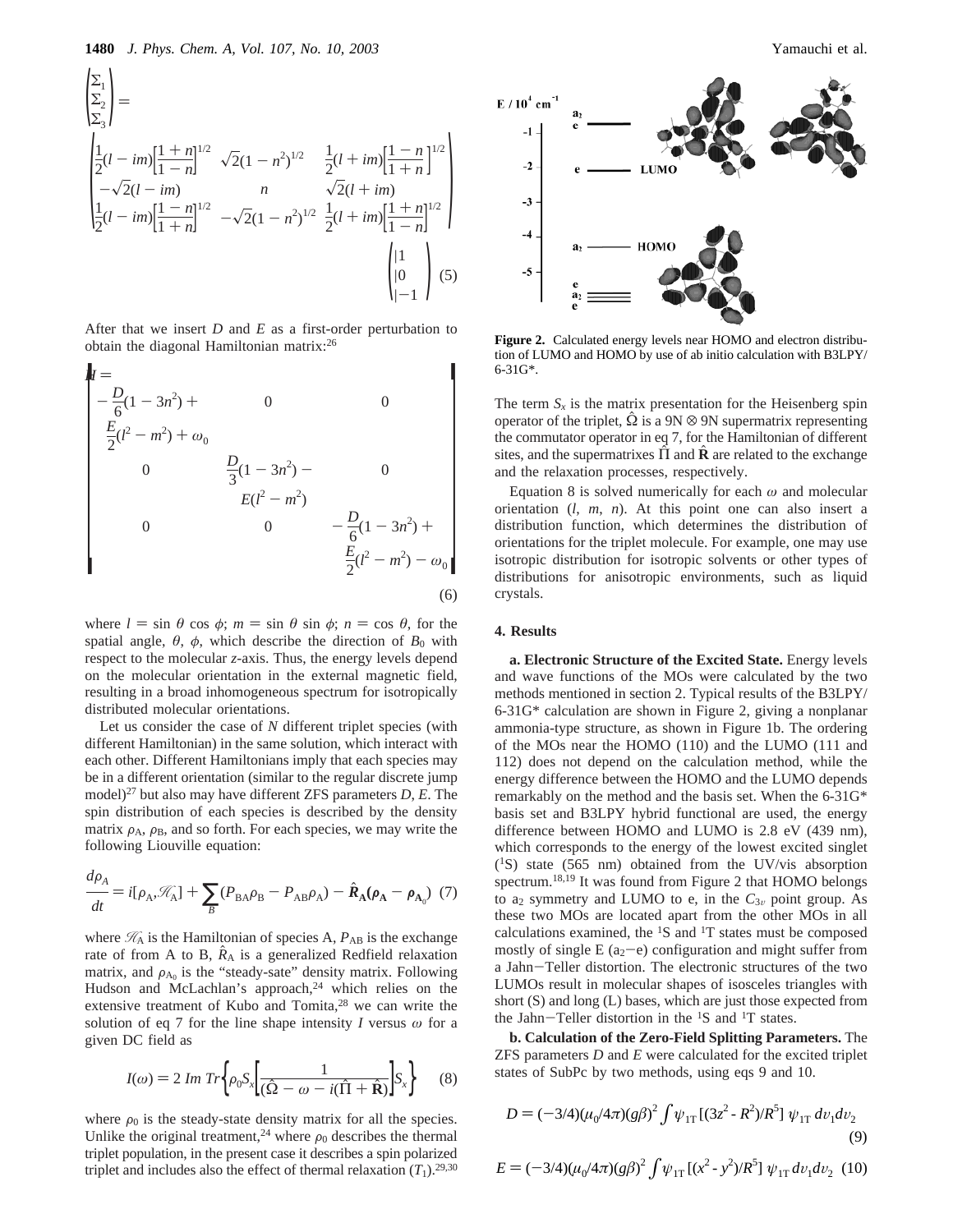

**Figure 3.** Experimentally obtained and simulated time-resolved EPR spectra of boronsubpthalocyanine chloride in the excited triplet state at  $20-120$  K in toluene.

The first method calculates the ZFS parameters by the halfpoint approximation $31$  with the aid of the calculated geometry and electron distribution, as shown in Figures 1b and 2. Two transitions of  $110-111$  (E; 1) and  $110-112$  (E; 2) were assigned for two lower excited triplet states,  $\psi_{1T}$  and  $\psi_{2T}$ , with the calculated ZFS parameters  $D_1 = D_2 = 25.9, E_1 = -E_2 = 5.0$ mT. The *D* value is the same for the two transitions and *E* has the same magnitude with different sign. These identical parameters reflect the high molecular symmetry of  $C_{3v}$ , which influences the electronic structures of the  ${}^{1}$ T and  ${}^{2}$ T states.

A different calculation of the ZFS parameters was carried out by the method of Higuchi<sup>32</sup> using the PPP LCAO MOs and approximate orthogonal AOs for planar  $SubPc<sup>2</sup>$ , where the B atom is removed from SubPc. In this calculation, we aimed at better fit of the obtained ZFS parameters and examining the effect of distortion due to the Jahn-Teller interaction. The procedure is the following: (1) The geometry is optimized by the use of B3LPY/6-31G\* and then symmetrically adapted to the  $C_{3v}$  structure. (2) The PPP MO calculation, which includes several configuration interactions, gives rise to energies and electron distribution of the excited states in planar  $SubPc<sup>2</sup>$ . Under these assumptions, the values of *D* and *E* were calculated to be  $D_1 = D_2 = 39.9$  and  $E_1 = -E_2 = 6.3$  mT, for the <sup>1</sup>T and <sup>2</sup>T states, with  $\theta = 120^\circ$  ( $\theta = \langle N_1BN_5 \rangle$  in Figure 1a), where the  $C_{3v}$  symmetry is preserved. (3) To obtain the geometries of isosceles triangles with short (S) and long (L) bases, the molecular frame of  $C-N-C$  (A:  $8-9-10$ , B:  $12-2-2$ , C:  $4-5-6$  in Figure 1a) is changed from  $\theta = 120$  to 117 (S) and 123° (L), respectively. In this case, the ZFS parameters were calculated to be  $D_S = 38.8$ ,  $E_S = 6.4$ ,  $D_L = 38.7$ ,  $E_L = 7.1$  mT for the two isosceles triangles. It is therefore found that *D* does not vary much (0.5%), whereas *E* varies more significantly (11%) with  $\Delta\theta = \pm 3^{\circ}$  because of the Jahn-Teller distortion.

**c. TREPR Spectra and Their Simulation.** TREPR spectra were measured and analyzed at  $5-360$  K in toluene. The



**Figure 4.** Experimentally obtained and simulated time-resolved EPR spectra of boronsubpthalocyanine boron chloride in the excited triplet state at 163-223 K in toluene.



**Figure 5.** Experimentally obtained and simulated time-resolved EPR spectra of boronsubpthalocyanine boron chloride in the excited triplet state at 283-343 K in toluene.

obtained and simulated spectra are shown in Figures  $3-5$ . Characteristic features in each temperature range are summarized below.

i. Solid Phase: 5-120 K.

Below 20 K, the observed spectra do not vary significantly and correspond to site I (Figure 3). The spectrum is simulated with the ZFS parameters  $D = 35.8$  and  $|E| = 8.4$  mT and an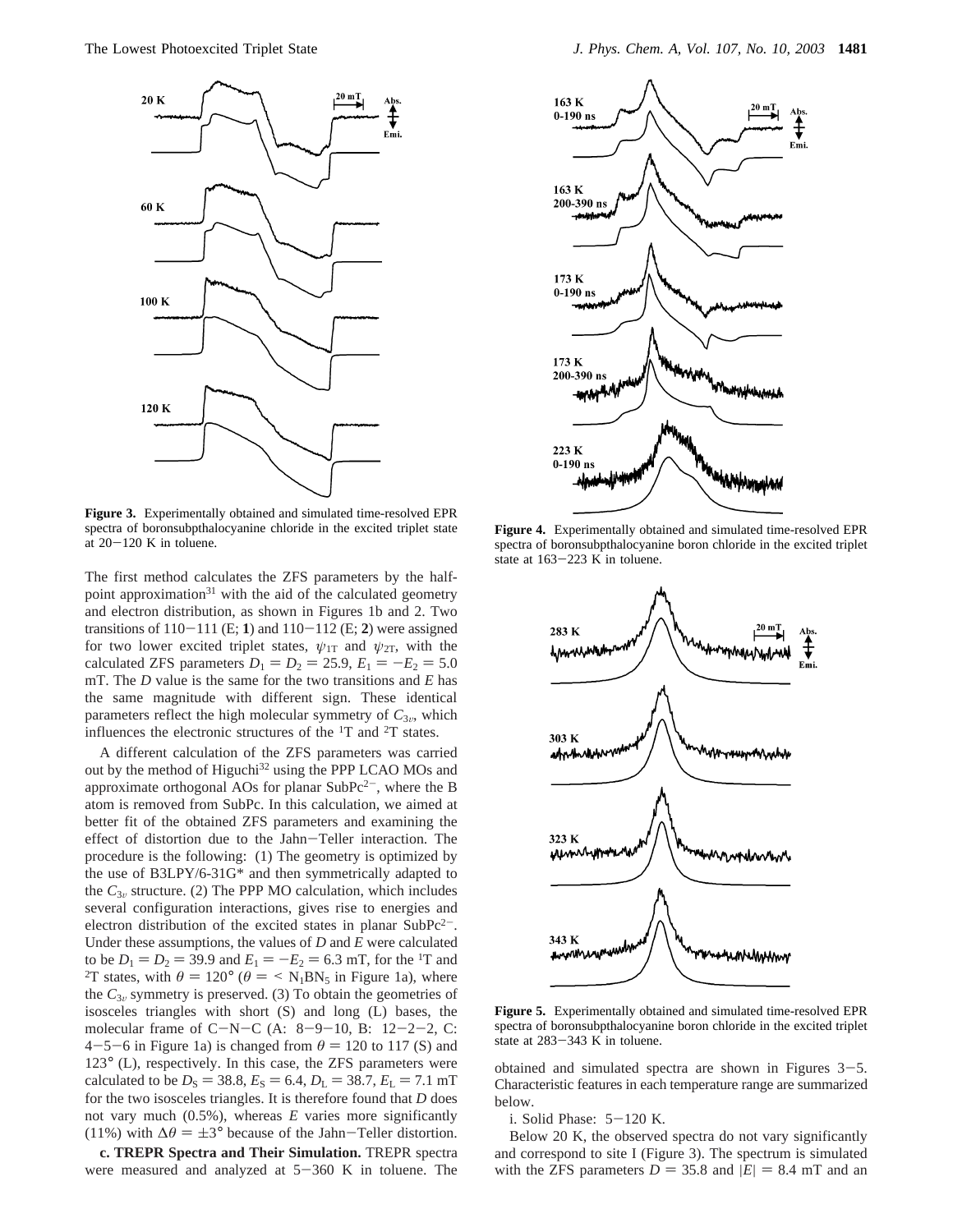**TABLE 1: Static Parameters Obtained from Simulation of the Spectra at 20**-**120 K***<sup>a</sup>*

|     |                        | species I, $D = 35.8$ , $ E  = 8.4$ mT |                        |        | species II, $D = 35.8$ , $ E =11.9$ mT |                        |                        |         |
|-----|------------------------|----------------------------------------|------------------------|--------|----------------------------------------|------------------------|------------------------|---------|
| T/K | $\Delta \omega_r^b/mT$ | $\Delta \omega_v^b/mT$                 | $\Delta \omega_z^b/mT$ | $I/\%$ | $\Delta \omega_r^b/mT$                 | $\Delta \omega_v^b/mT$ | $\Delta \omega_z^b/mT$ | $II/\%$ |
| 20  | 0.4                    | 0.5                                    | 0.05                   | 95     |                                        | 0.2                    | 0.05                   |         |
| 60  | 0.6                    | 0.5                                    | 0.05                   | 70     |                                        | 0.2                    | 0.05                   | 30      |
| 80  | 0.7                    | 0.5                                    | 0.05                   | 40     | 2.0                                    | 0.2                    | 0.05                   | 60      |
| 100 |                        |                                        | 0.05                   | 25     | 2.2                                    | 0.2                    | 0.05                   | 75      |
| 120 | 1.6                    |                                        | 0.1                    |        | 2.3                                    | 0.3                    | 0.1                    | 92      |
|     |                        |                                        | $ -$                   |        |                                        |                        |                        |         |

*a* With slow exchange rates;  $k_{ex} = 1.7 (60) - 3.3 \times 10^{7} \text{ s}^{-1} (120 \text{ K})$ . *b* Line width (eq 14).

**TABLE 2: Dynamic Parameters Obtained from Simulation of the Spectra Observed at 0**-**190 ns after the Laser Pulse and <sup>163</sup>**-**263 K***<sup>a</sup>*

| T/K | $1/r_{2x}^{\ b}/mT$ | $1/r_{2y}^{\ b}/mT$ | $1/r_{2z}^{\ b}/mT$ | $T_{1xy}/ns$ | $T_{1z}/\text{ns}$ | $T_{1d}^c$ /ns | $\alpha$ degree | $\beta$ /degree | $\gamma$ /degree | $k_{\rm ex}/10^8$ s <sup>-1</sup> |
|-----|---------------------|---------------------|---------------------|--------------|--------------------|----------------|-----------------|-----------------|------------------|-----------------------------------|
| 163 |                     | 0.1                 | 5.7                 | 95           | 73                 | 2100           | 90              |                 |                  | 3.3                               |
| 173 | 8.3                 | 0.1                 | 23                  | 59           | 45                 | 950            | 90              |                 |                  | 12 $(2.9)^d$                      |
| 183 | 8.5                 | 0.3                 | 41                  | 48           | 38                 | 480            | 90              |                 |                  | 14(5.6)                           |
| 203 | 10                  | 0.5                 | 30                  | 38           | 32                 | 160            | 90              | 15              | 27               | 16(17)                            |
| 223 | 10                  | 0.6                 | 29                  | 32           | 30                 | 70             | 90              | 60              | 30               | 28 (39)                           |
| 243 | 10                  | 0.6                 | 20                  | 24           | 23                 | 38             | 90              | 75              | 40               | >28(71)                           |
| 263 | 10                  |                     | 20                  | < 23         | < 23               | 24             | 90              | 85              | 75               | >28                               |

<sup>*a*</sup> Zero-field splitting parameters  $D = 35$ . 8 and  $|E| = 8.4$  mT. <sup>*b*</sup>  $1/T_{2i} = 2\pi\Delta\omega_i$  ( $i = x, y, z$ ; eq 14);  $1/T_2$  of 10 mT corresponds to T<sub>2</sub> of 3.6 ns.<br><sup>*c*</sup> Calculated from eq 20 with  $r = 4.5$  Å. <sup>*d*</sup> The values <sup>c</sup> Calculated from eq 20 with  $r = 4.5$  Å. <sup>d</sup> The values in parentheses are calculated from eq 16 and  $k_{ex} = \tau_r^{-1}$  with  $r = 4.5$  Å.



**Figure 6.** Arrhenius plots of  $k_{ex}$  obtained at  $60-120$  K.

intersystem crossing (ISC) ratio of  $A_z - A_x$ :  $A_y - A_x = 1:0$ . In view of similar porphyrins<sup>33</sup> and phthalocyanines<sup>34</sup> which exhibit  $D > 0$ , the  $T<sub>z</sub>$  sublevel, which is selectively populated, is assumed to be the lowest energy level. In the temperature range of  $40-120$  K, the spectrum starts to change, loosing clear peaks in the canonical orientations  $B/\ell x$  and  $B/\ell y$ , while the spectrum remains sharp at the *z* canonical orientation. The spectra were simulated by the two-site (I and II) model described in section 3. The parameters used in the simulation are  $D_{\rm I} = D_{\rm II} = 35.8$ mT,  $|E_{\text{I}}| = 8.4$ , and  $|E_{\text{II}}| = 11.9$  mT with slow exchange rates  $(1.7 \times 10^{7} \text{ s}^{-1}$  at 60 K and 3.3  $\times 10^{7} \text{ s}^{-1}$  at 120 K in Figure 6), where the species which corresponds to site II becomes more significant, as temperature rises (Table 1). All other simulated parameters are summarized in Table 1. The *k*ex values are plotted in Figure 6 and analyzed by the equation:

$$
k_{\text{ex}} = k_{\text{ex}}^{0} \exp(-\Delta E/kT) \tag{11}
$$

We obtained  $k_{ex}^{0}$  and  $\Delta E$  as 6.5 × 10<sup>7</sup> s<sup>-1</sup> and 57 cm<sup>-1</sup>, respectively. Thus, the two species are coexistent with a given ratio at each temperature.

ii. Liquid Phase: 130-260 K.

In the temperature range of  $130-160$  K, the spectra were not reproducible and were strongly dependent upon the cooling rate, cooling direction, and sample orientation. This is a rather typical phenomenon in the soft glass region of toluene,<sup>5,9</sup> which

prevented us from simulating the spectra at this temperature range. At around 163 K, the spectrum shows a typical pattern of  $E = 0$  and continues to vary remarkably for temperature above 170 K, still exhibiting some structure up to 243 K (Figure 4). The spectral simulation in this temperature range was examined with the two-site discrete jump model described in section 3, and one site is sufficient for obtaining the simulation results, as shown in Figure 4. The spin-lattice relaxation time  $(T_{1i}; i = x, y, z)$  was obtained from the decay curve of the signal at each stationary field (*B*// *x*, *y*, *z*) under a condition that the spin relaxations are fast enough as compared with the strength  $(B_1)$  of microwave  $(\gamma B_1 T_1 T_2 \ll 1)$ .<sup>35</sup> Alternatively,  $T_1$  can be obtained directly from the simulation of the spectra, as one of the fitting parameters (see above). The best-fit parameters obtained from the decay curve (which are similar to the ones obtained from the simulation of the spectra) are summarized in Table 2. The same values of *D*, |*E*|, and  $A_i$  ( $i = x, y, z$ ) were used at all temperatures. Under these conditions, the spectrum is highly sensitive to  $D$  and  $A_i$  but less sensitive to  $|E|$ . On the basis of our spectral simulation, we concluded that *D* and *Ai* do not depend on temperature. Although the results are reported for a single |*E*| value, we do believe that the two molecular sites having different *E*, observed at lower temperatures, are involved in the spectra. Despite the possible existence of two sites, the fast rotation about the molecular *z*-axis makes the spectra less sensitive to changes in |*E*|, and, as mentioned above, can be simulated with a single  $|E|$  value. The parameters  $k_{ex}$ ,  $\alpha$ ,  $\beta$ , and  $\gamma$ , which are also sensitive parameters, enable us to estimate the exchange and rotational rates  $k_{\parallel}$  and  $k_{\perp}$  for the inplane and out-of-plane motions, respectively, which reflect the intramolecular dynamics. The values were calculated by eqs 12 and 13 and are summarized in Table 3.

$$
k_{\parallel} = k_{\text{ex}} \left( \alpha / 57^{\circ} \right) \tag{12}
$$

$$
k_{\perp} = k_{\text{ex}} (\beta/57^{\circ}) \tag{13}
$$

From Table 3, it is found that the intramolecular motion is highly anisotropic at lower temperatures, for example,  $k_{\parallel}/k_{\perp}$  = 30 at 163 K, and becomes nearly isotropic at higher temperatures,  $k_1/k_1 = 1.2$  at 243 K. From the Arrhenius plots, the activation energies were obtained for the two processes, that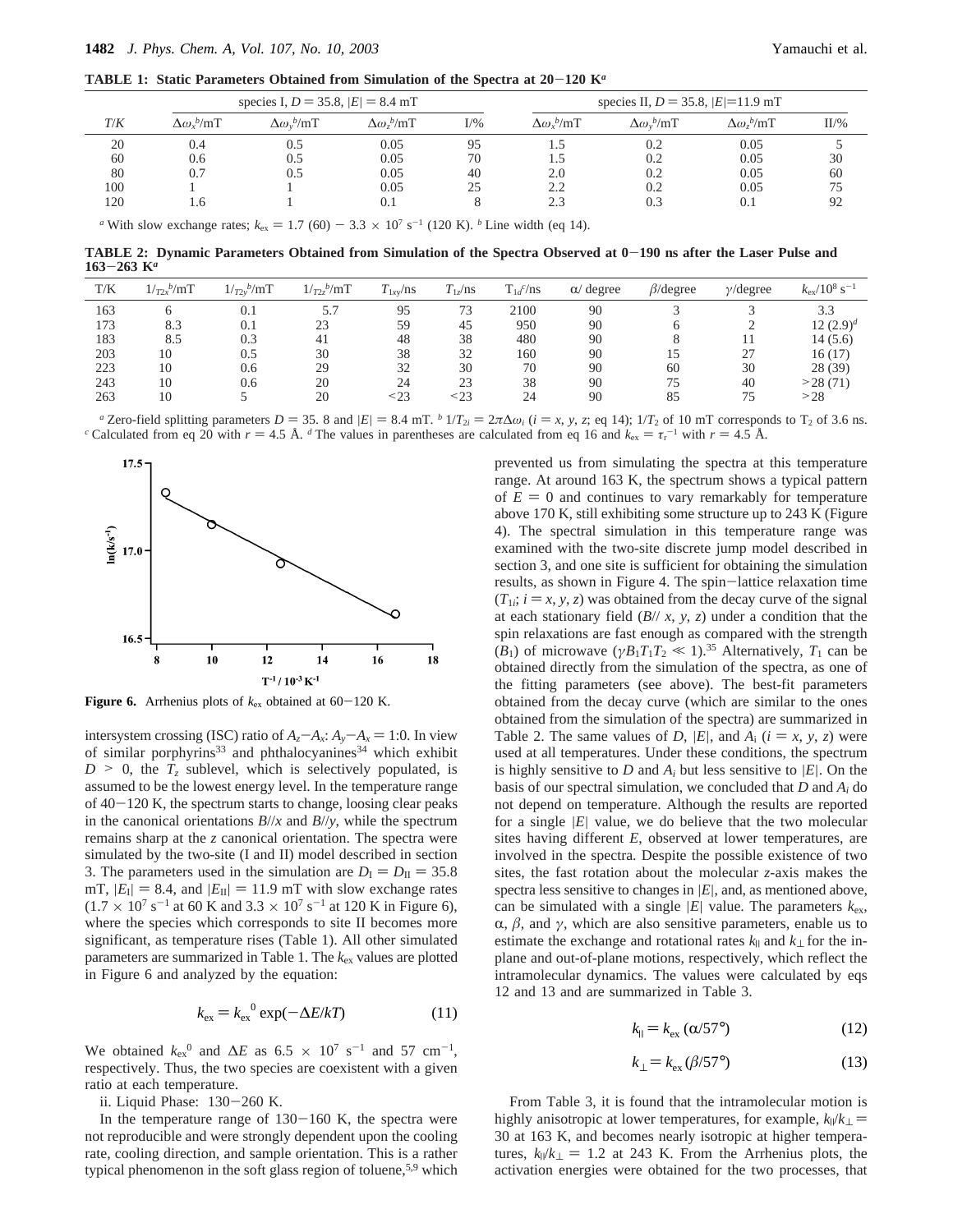**TABLE 3: Anisotropic Exchange Rate Constants**



**Figure 7.** Arrhenius plots of *k*<sup>|</sup> (in-plane), *k*<sup>⊥</sup> (out-of-plane motions), and  $\tau_{\text{r}}^{-1}$ .

**TABLE 4: Experimentally Obtained (***T***2) and Calculated (***T***<sup>2</sup>***d***) Spin**-**Spin Relaxation Times**

| T/K | $\Delta\omega^a/\text{mT}$ | $T_2^b/\text{ns}$ | $T_2$ /ms |
|-----|----------------------------|-------------------|-----------|
| 283 | 3.6                        | 1.6               | 1.6       |
| 303 | 2.9                        | 2.0               | 1.9       |
| 323 | 2.5                        | 2.3               | 2.2       |
| 343 | 2.4                        | 2.4               | 2.5       |

*<sup>a</sup>* Half-width at the half-maximum. *<sup>b</sup>* Calculated from eq 14. *<sup>c</sup>* Calculated from eq 15 with  $r = 4.5 \text{ Å}.$ 

is, the in-plane  $(k_{\parallel})$  and out-of-plane  $(k_{\perp})$  rotations (Figure 7). These values were calculated to be ca. 420 and  $1620 \text{ cm}^{-1}$  for the in-plane and out-of-plane rotations, respectively.

iii. Liquid Phase: 270-370 K.

In this temperature range, the spectrum has lost all its structure and is characterized by a single peak, as shown in Figure 5. These spectra were analyzed with a simple Lorentzian line shape simulation. From the half width at half-maximum (∆*ω*/mT) of the simulated spectrum, the spin-spin relaxation time,  $T_2$ , is obtained by eq 14 and summarized in Table 4.

$$
T_2 = 1/2\pi\Delta\omega\tag{14}
$$

*T*<sup>1</sup> is not obtained in this temperature range because time resolution of our system (ca. 80 ns) cannot trace the fast  $T_1$ process (<20 ns in Table 2).

#### **5. Discussion**

**a. Simulation Procedure.** The triplet line shape simulation for the low-temperature spectra requires eight independent parameters (six  $T_2$  values for the two species, fraction of each species, and the exchange rate). The simulation ignores the effects of *g* and hyperfine coupling (hfc) anisotropy. Inclusion of these parameters would add at least six additional independent parameters depending on the exact model. It is obvious that additional parameters would make the simulation process impossible (computationally) and meaningless (physically) because various combinations of parameters would provide very similar and undistinguishable results. Therefore, we consider

the  $T_2$  values given for the spectra at low temperature as an "effective  $T_2$ ", which includes all the additional Hamiltonian terms that we have ignored. The effective  $T_2$  is close to the real  $T_2$  of the species, only in the case where  $g$ , hfc, and other second-order terms in the Hamiltonian are relatively small. Nevertheless, one property that this effective  $T_2$  does not account for is the exchange rate between the sites. The spectra could have been simulated using Gaussian lines with effective line widths that account for all second-order terms in the Hamiltonian including the exchange. In such a fitting process, one cannot obtain the exchange rate from the simulation, as it is hidden within the effective line width of the Gaussian line shape. In the present simulation scheme, the exchange is treated separately from  $T_2$ , thus enabling to obtain good estimate of the exchange rate between the two sites at various temperatures. For the temperature range  $T > 160$  K, the values of  $1/T_2$ , at various canonical orientations, are usually large enough to account for the observed line width. Thus, in fluid solution, the effective  $T_2$  can be considered in most cases as the real  $T_2$  of the species.

**b. Electronic Structures at Lower Temperature.** Two kinds of triplet species were observed at  $40-120$  K, having nearly the same *D* but different |*E*| values  $(D_I = D_{II} = 35.8 \text{ mT},$  $|E_{\text{I}}| = 8.4$ , and  $|E_{\text{II}}| = 11.9$  mT). The observed none-zero *E* value indicates that the <sup>1</sup>T structures are distorted from the  $C_{3v}$ symmetry, as expected from the Jahn-Teller splitting. Here, we compare the observed values described above with the calculated ones in section 4a ( $D_S = 38.8$ ,  $E_S = 6.4$ ,  $D_L = 38.7$ ,  $E_L = -7.1$  mT); the value of *D* remains the same and *E* varies with the Jahn-Teller distortion. Therefore, we can conclude that the two observed sites at  $40-120$  K correspond to those of the Jahn-Teller states.

Jahn-Teller splitting for the EPR spectra at low temperatures has been reported in several systems of the <sup>1</sup>T state such as benzene,<sup>36</sup> metalloporphyrins,<sup>37</sup> and fullerene.<sup>38</sup> For the fullerene triplet, Bennati et al. analyzed the temperature dependence of the EPR spectra with the exchange rate of  $(2.5-7) \times 10^7$  s<sup>-1</sup> at  $20-80$  K and interpreted in terms of the tunneling process between the Jahn-Teller split states.<sup>38</sup> The rates they obtained are close to ours  $(1.7-3.3 \times 10^7 \text{ s}^{-1})$  at 40-120 K) and a similar process must occur for  $C_{60}$  and SubPc in the <sup>1</sup>T state. In metalloporphyrins, a similar activation energy  $(30-70 \text{ cm}^{-1})$ was also obtained for the Jahn-Teller states.<sup>39</sup> These facts confirm our assignment that the Jahn-Teller states are involved in this temperature range.

The *D* value we have found is larger than those of porphyrins  $(32-34$  mT)<sup>39</sup> and phthalocyanines  $(25-28$  mT),<sup>34</sup> reflecting the relative small size of this molecule. The fact that *D* is independent of temperature is consistent with the calculation (section 4a) that the other excited states are located far above the lowest  $1T$  state. If the nearby  $2T$  states or other conformers were located close to the <sup>1</sup>T state, a temperature dependence of  $D$  should have been observed as reported in the literature.<sup>4,8,9</sup>

The triplet spectrum of subphthalocyanine bromide, in frozen solution, was reported earlier,<sup>19</sup> with ZFS parameters a little different  $(D = 31.0$  and  $|E| = 4.3$  mT) from ours. The population from the lowest excited singlet  $(^1S)$  state was selective and dominant to the lowest  $T<sub>z</sub>$  sublevel. These two facts could be interpreted in terms of a heavy atom effect, namely, a spin-orbit coupling on the axially ligated halogen atom. This resembles the case of the external heavy atom effect of the halogen atom on the *ππ*\* triplet molecules. Here, the halogen atom is located just above the aromatic plane and a spin-orbit coupling of the *z* component increases, inducing  $T_z$ preference and a decrease in  $D^{40}$ . The spin-orbit coupling on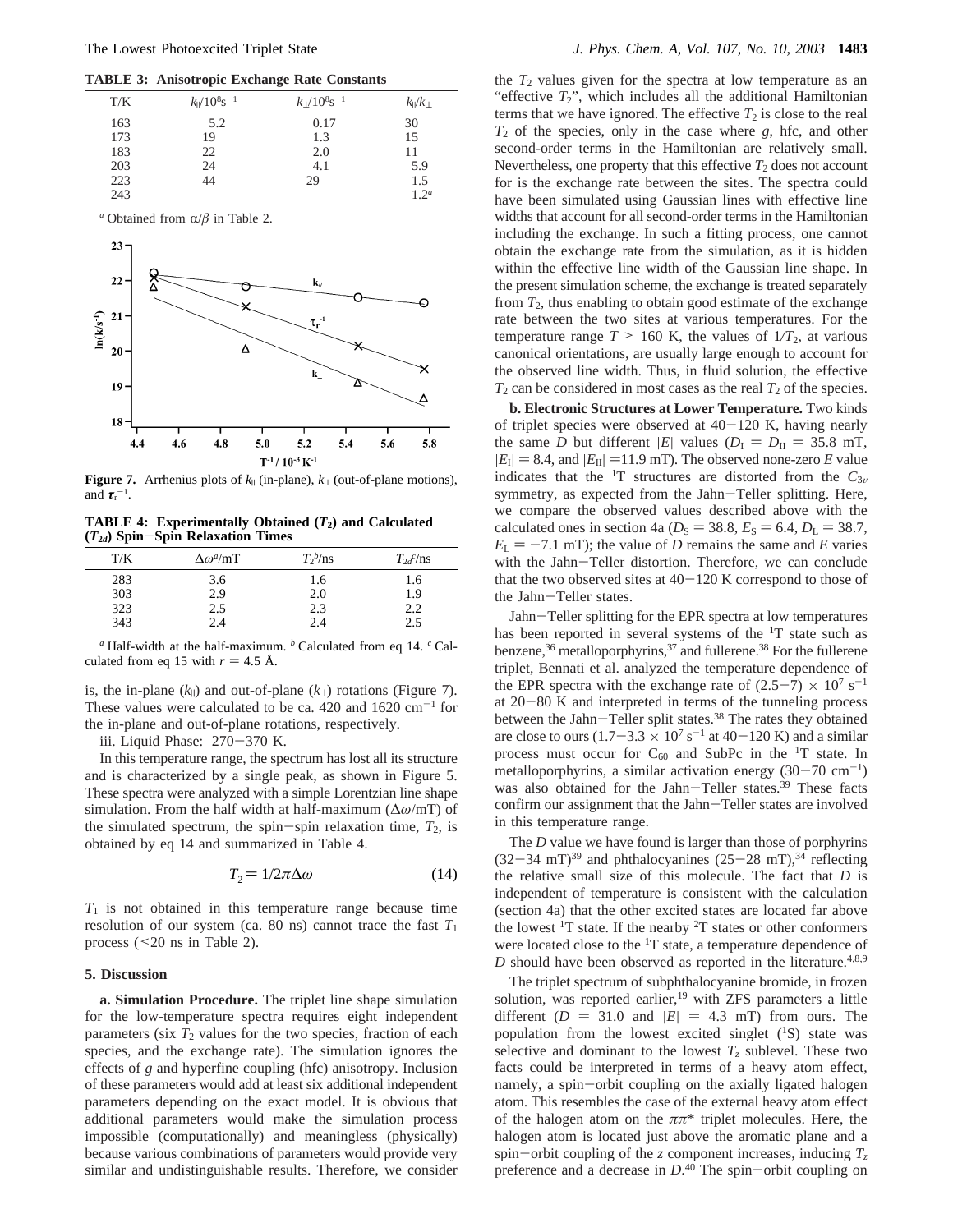the Cl atom ( $\zeta = 586$  cm<sup>-1</sup>) prevails over that of the boron atom  $(11 \text{ cm}^{-1})$ .

**c. Dynamic Properties at Elevated Temperatures.** At temperatures above 273 K, the spectra exhibit a homogeneous line shape, from which the isotropic spin-spin relaxation time,  $T_2$ , can be extracted (Table 4).<sup>41</sup> For a rotating triplet molecule in solution,  $T_{2d}$  can be calculated on the basis of the spin dipolar interaction model using the equations $42$ 

$$
T_{2d}^{-1} = 1/15 \cdot D^{*2} \tau_r [3 + 5/(1 + \nu^2 \tau_r^2) + 2/(1 + 4\nu^2 \tau_r^2)]
$$
\n(15)

$$
\tau_{\rm r} = (4/3)\pi \eta r^3 / kT \tag{16}
$$

where  $D^*$  [=  $(D^2 + 3E^2)^{1/2}$ ] and  $\tau_r$  denote the effective ZFS parameter and the rotational correlation time,43 respectively, *η* is the viscosity, *r* is the hydrodynamic radius of the molecule, *ν* is the microwave frequency, and *k* is the Boltzmann constant. The best-fit  $T_{2d}$  values were obtained using  $r = 4.5$  Å (Table 4). The coincidence between the observed and calculated values is satisfactory, and the value of 4.5 Å is fairly reasonable<sup>11</sup> as seen in Figure 1a. Another transverse mechanism, via spinrotation interactions, can also be considered by using the equations<sup>44</sup>

$$
T_{2r} = T_{1r} = 9\tau_r / (\Delta g_{||}^2 + \Delta g_{\perp}^2)
$$
 (17)

$$
\Delta g_{\parallel} = g_{\parallel} - g_e \tag{18}
$$

$$
\Delta g_{\perp} = g_{\perp} - g_e \tag{19}
$$

where *g*<sub>e</sub> is the free-electron *g* value (2.0023). Inserting  $\Delta g_{\parallel}$  =  $\Delta g_{\perp}$  = 0.003 (which is the largest possible value<sup>45</sup>) and *r* = 4.5 Å, we obtain  $T_{2r} = 15 \mu s$ , which is much longer than  $T_{2d}$  (Table 4), thus implying that this mechanism is negligible in our case. We can conclude that at temperature above 280 K, the SubPc behaves as a spherical molecule and the line shape is governed through the spin dipolar interaction in the triplet state.

The spin-lattice relaxation time,  $T_{1d}$ , due to the spin dipolar interactions, is calculated by $40$ 

$$
T_{1d}^{-1} = 2/15 \cdot D^{*2} \tau_r [1/(1 + \nu^2 \tau_r^2) + 4/(1 + 4\nu^2 \tau_r^2)] \tag{20}
$$

The values of  $T_{1d}$  were calculated using  $r = 4.5$  Å and are summarized in Table 2. Notice that the  $T_1$  values from the simulation are much smaller  $(\leq 1/10)$  than those for temperatures lower than 183 K. We attribute this discrepancy to the anisotropic (in-plane) rotations or pseudorotations that cause much faster motion than that calculated for a spherical molecule. To test the effect of molecular rotations on the spectral changes, let us compare the obtained anisotropic exchange rate constants *k*<sup>|</sup> and *k*<sup>⊥</sup> (Table 3) with the isotropic rotational correlation rate  $\tau_r^{-1}$ . The values of  $\tau_r^{-1}$  were calculated for different temperatures using eq 16 with  $r = 4.5 \text{ Å}$  and are summarized in Table 2 and plotted in Figure 7. Inspection of Figure 7 reveals that  $\tau_r^{-1}$  and  $k_{\perp}$  exhibit similar activation energy. This implies that the out-of-plane rotations are real rotations and not pseudorotations.46 For the in-plane exchange, two possibilities are considered, that is, the in-plane rotation and the Jahn-Teller averaging. The activation energies  $(E_a)$  for anisotropic rotation in solid neat benzene<sup>47</sup> were 286 and  $1120 \text{ cm}^{-1}$ . These results are similar to the values  $420$  and  $1620 \text{ cm}^{-1}$ , obtained in our study. On the other hand, the anisotropy of  $k_1/k_1$  is larger (>10 at  $T \leq 183$  K) than that ( $\leq 3$ ) found in benzene (2.3 at  $T \sim 280$ K).<sup>46</sup> Such a small anisotropy could also be calculated from

the molecular shape,<sup>48</sup> where  $r_1/r_s \sim 2.1$  (Figure 1b, where 1 and s denote the long and short axis, respectively). Therefore, the fast in-plane exchange at  $\leq 200$  K (Table 3) does not originate from the in-plane rotation but from the Jahn-Teller averaging, that is, pseudorotations. Above 200 K, the observed small anisotropy of  $k_{\parallel}/k_{\perp} \sim 1.5$  could be explained by the real rotation of SubPc.

The relaxation times we obtained for SubPc can be compared to those of triplet fullerene. In  ${}^{3}C_{60}$ <sup>\*</sup>,  $T_1$  and  $T_2$  were interpreted through the temperature dependence of the spin dipolar process (eqs 15 and 20) at 170-220 K but not at higher temperatures. In our case, however, the spin dipolar process explains well the relaxation times obtained at high temperatures (Tables 2 and 4), and the exchange between Jahn-Teller states was the dominant process at low temperatures.<sup>14</sup> The apparent discrepancies may be interpreted through the very high pseudorotation rate of  ${}^{3}C_{60}$ <sup>\*</sup>, which results in a small effective  $D^*$  (2.2 mT 5,13) at high temperature, as compared with *D*\* ∼ 40 mT for triplet SubPc.

#### **6. Conclusion**

TREPR spectra of photoexcited triplet SubPc was measured over a wide temperature range of  $5-360$  K. The spectra were analyzed both in the solid and fluid phases of toluene, in terms of a static and dynamic Jahn-Teller interaction combined with anisotropic molecular rotations. We have shown that the EPR spectra can be used to obtain the energy difference and the exchange rate between two sites even in the fluid phase. Moreover, from the spectra simulated we could extract the exchange or dynamic rotational rates as well as the various magnetic parameters of this interesting molecule.

**Acknowledgment.** This work is supported by a Grant-in-Aid for Scientific Research No. 10044057 and 12440157 from the Ministry of Education, Science, Sports, and Culture, Japan. This work was partially supported by the Israel Ministry of Science, through the "Eshkol Foundation Stipends" (A. B.), by a US-Israel BSF grant 1999-041, and by an Israeli Ministry of Science grant No. 1485-2-00. The Farkas Research Center is supported by the Bundesministerium für die Forschung und Technologie and the Minerva Gesellschaft für Forchung GmbH, FRG. S.Y. and A.T. thank Dr. Junichi Fujisawa at Riken for his support at an earlier stage of the experiment.

#### **References and Notes**

(1) Hirota, N.; Yamauchi, S. In *Dynamic Spin Chemistry*; Kuchitsu, K., Ed.; Kodansha: Tokyo, 1998; p 187-248.

- (2) Rassat, A.; Marx, L *Angew. Chem., Int. Ed.* **2000**, *39*, 4494.
- (3) Thomson, C *J. Chem. Phys*. **1964**, *41*, 1.
- (4) Ong, J-L.; Sloop, J.; Lin, T-S*. J. Phys. Chem.* **1992**, *96*, 4762.

(5) Levanon, H.; Meiklyar, V.; Michaeli, A.; Michaeli, S.; Regev, A*. J. Phys. Chem*. **1992**, *96*, 6128. Regev, A.; Gamliel, D.; Meiklyar, V.; Michaeli, S.; Levanon, H. *J. Phys. Chem.* **1993**, *97*, 3671.

(6) Kim, S. S.; Tsay, F-D.; Gupta, A. *J. Phys. Chem*. **1987**, *91*, 4851. (7) Sieckmann, I.; Brettel, K.; Bock, C.; van der Est, A.; Stehlik, D. *Biochemistry* **1993**, *32*, 4842.

(8) Kamei, T.; Terazima, M.; Yamauchi, S.; Hirota, N. *J. Phys. Chem.* **1994**, *98*, 7963.

(9) Kay, C. W. M.; Elger, G.: Moebius, K. *Phys. Chem. Chem. Phys.* **1999**, *1*, 3999.

(10) Closs, G. L.; Gautam, P.; Zhang, D.; Krusic, P. J.; Hill, S. A.; Wasserman, E. *J. Phys. Chem.* **1992**, *96*, 5228. Terazima, N.; Hirota, H.; Shimohara, Y.; Saito, Y. *Chem. Phys. Lett.* **1992**, *195* 333; Zhang, D; Norris, J. R.; Krusic, P. J.; Wasserman, E.; Chen, C.-C.; Lieber, C. M. *J. Phys. Chem*. **1993**, *97*, 5886.

(11) McLauchlan, K. A.; Shkrob, L. A.; Yeung, M. T*. Chem. Phys. Lett.* **1994***, 217*, 157.

(12) Fujisawa, J.; Ishii, K.; Ohba, Y.; Iwaizumi, M.; Yamauchi, S. *J. Phys. Chem.* **1995**, *99*, 17084. Fujisawa, J. I.; Ohba, Y.; Yamauchi, S. *J.*